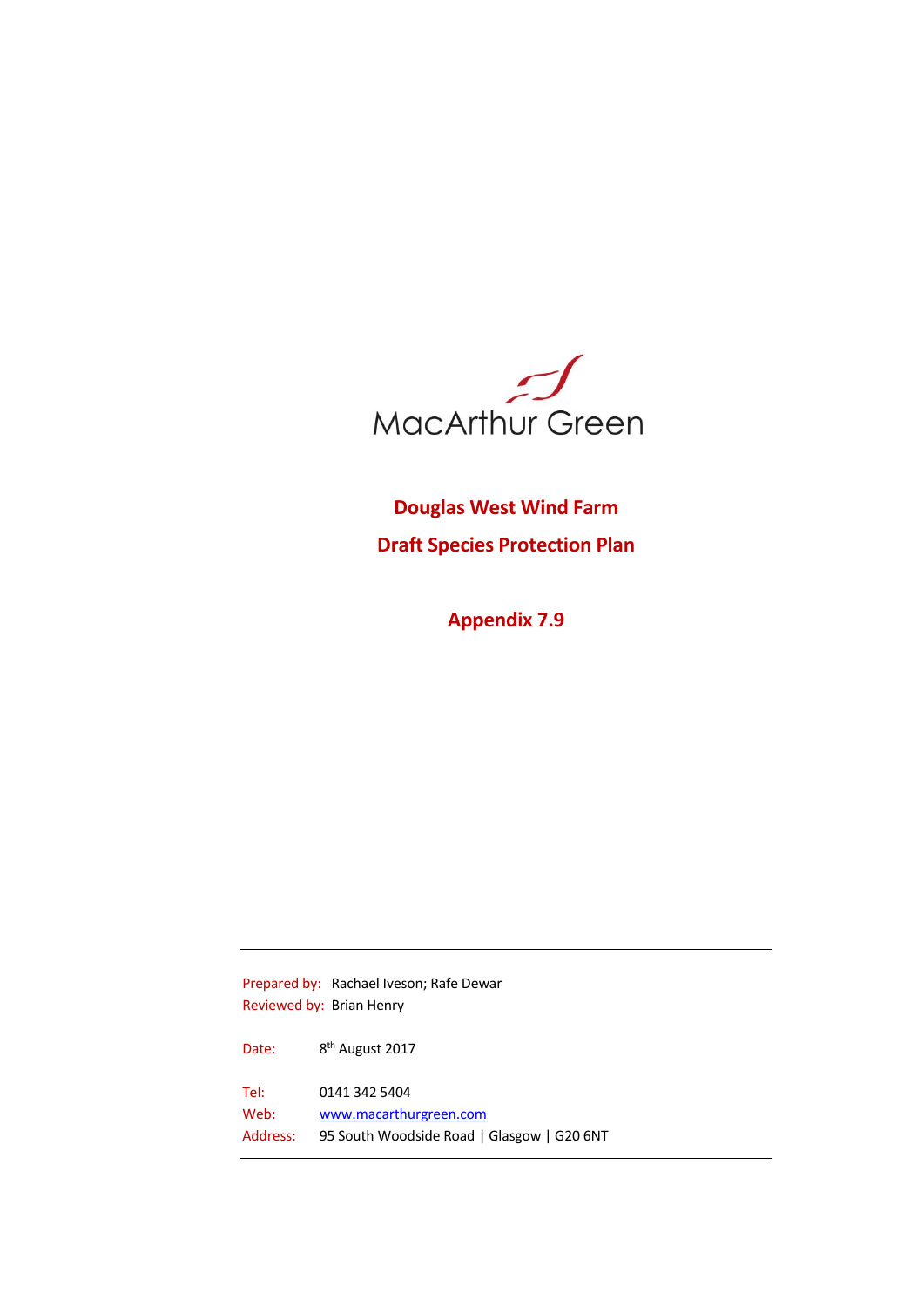# **Document Quality Record**

| <b>Version</b> | <b>Status</b> | <b>Person Responsible</b> | <b>Date</b> |
|----------------|---------------|---------------------------|-------------|
| 1.0            | Draft         | Rachael Iveson            | 23/04/2015  |
| 1.1            | Reviewed      | <b>Brian Henry</b>        | 01/05/2015  |
| 1.2            | Updated       | Rachael Iveson            | 06/05/2015  |
| 2.0            | Approved      | <b>Brian Henry</b>        | 12/05/2015  |
| 2.1            | Updated       | Rafe Dewar                | 27/07/2017  |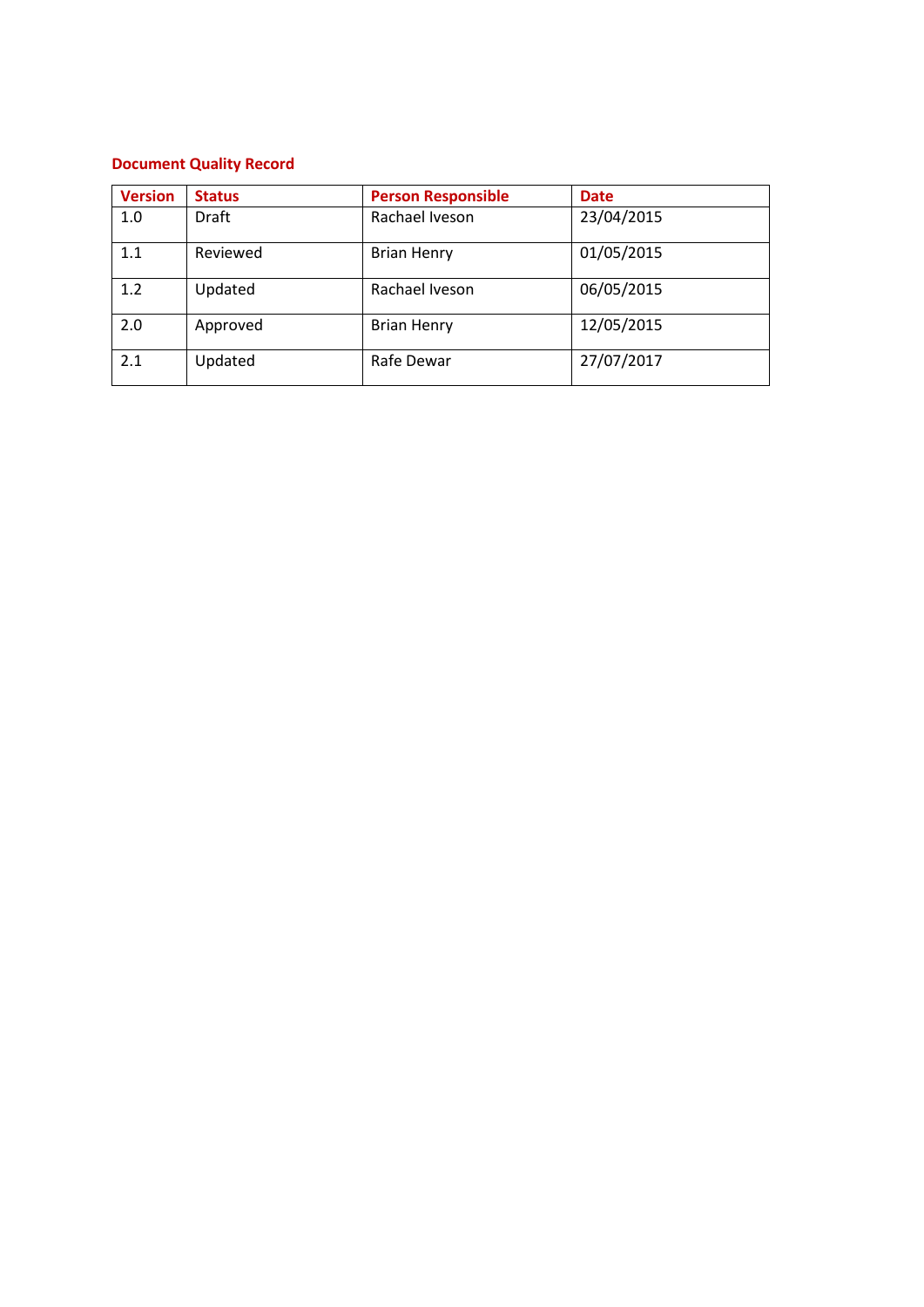# **CONTENTS**

| 2. |  |  |  |
|----|--|--|--|
| 3. |  |  |  |
| 4. |  |  |  |
|    |  |  |  |
| 5. |  |  |  |
| 6. |  |  |  |
|    |  |  |  |
|    |  |  |  |
|    |  |  |  |
|    |  |  |  |
|    |  |  |  |

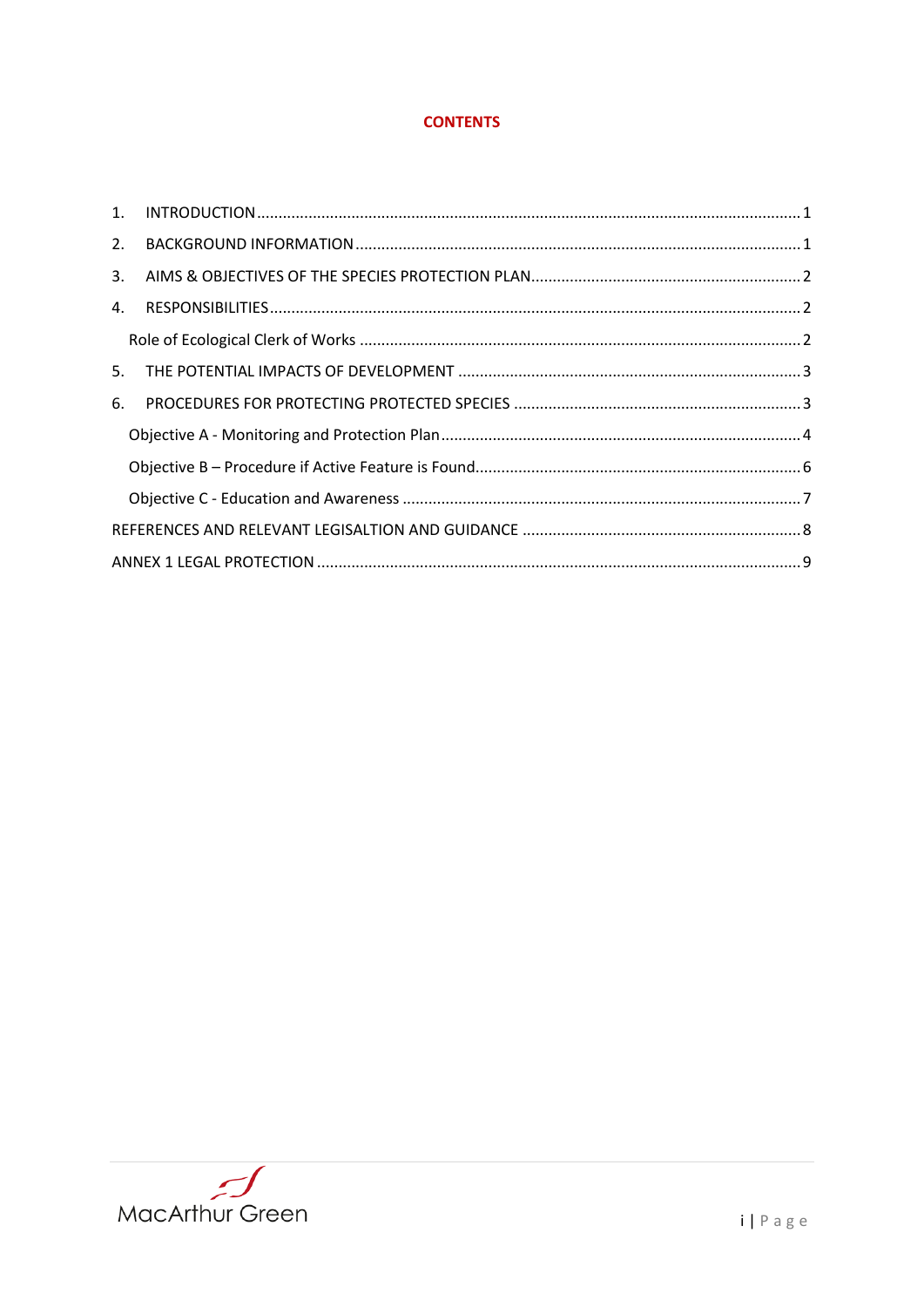# <span id="page-3-0"></span>**1. INTRODUCTION**

MacArthur Green has prepared this Draft Species Protection Plan (SPP) on behalf of the Applicant to ensure all reasonable protection measures are undertaken with regards to protected species on Douglas West Wind Farm site (referred to within this report as the 'Revised Development'). The SPP is to be implemented during construction and decommissioning phases of the Revised Development.

In summary, the Draft SPP has been produced to ensure the adequate consideration of protected species interests into all construction and decommissioning activities within the Revised Development site to safeguard the resident populations and ensure compliance with the relevant nature conservation legislation (see Annex 1).

The SPP will be a live document subject to review and updating, and will assist site staff in the protection of species during construction and decommission, under the guidance of the Ecological Clerk of Works (ECoW).

# <span id="page-3-1"></span>**2. BACKGROUND INFORMATION**

The baseline protected species surveys of the site were carried out in September and October 2014 and April 2015, with a follow-up survey in May 2017. A bat roost assessment was conducted in May 2015. This SPP is designed to reflect the results of the surveys and the distinct ecology and distributions of protected species within the site.

Protected species surveys conducted as part of the Environmental Impact Assessment (EIA) process found evidence of otter (*Lutra lutra*) and badger (*Meles meles*) using the site. There was no evidence of water vole (*Arvicola amphibius*), red squirrel (*Sciurus vulgaris*), great crested newt (*Triturus crisatus*) or pine marten (*Martes martes*) using the site.

Four bat species, namely common pipistrelle (*Pipistrellus pipistrellus*), soprano pipistrelle (*Pipistrellus pygmaeus*), *Myotis* sp., and *Nyctalus* sp., were recorded within the site. Medium risk (common and soprano pipistrelle bats) and low risk (*Myotis* sp.) species were all recorded in 2014 (refer to Appendix 7.6) and high risk (*Nyctalus* sp.) species were recorded in 2015 and are expected to occur in low numbers. The results showed bat species foraging and commuting within the site in low numbers, mainly along watercourses and the edge of the conifer plantation. The derelict building outwith the site to the north has a confirmed bat roost.

Signs of otter were present within the site; spraints were recorded along Poniel Water and Shiel Burn and potential holts and resting up sites (couches) were also recorded (refer to EIA Appendix 7.2 and EIA Confidential Annex C.1 and EIA Confidential Figures C7.1 and C7.3 for more details).

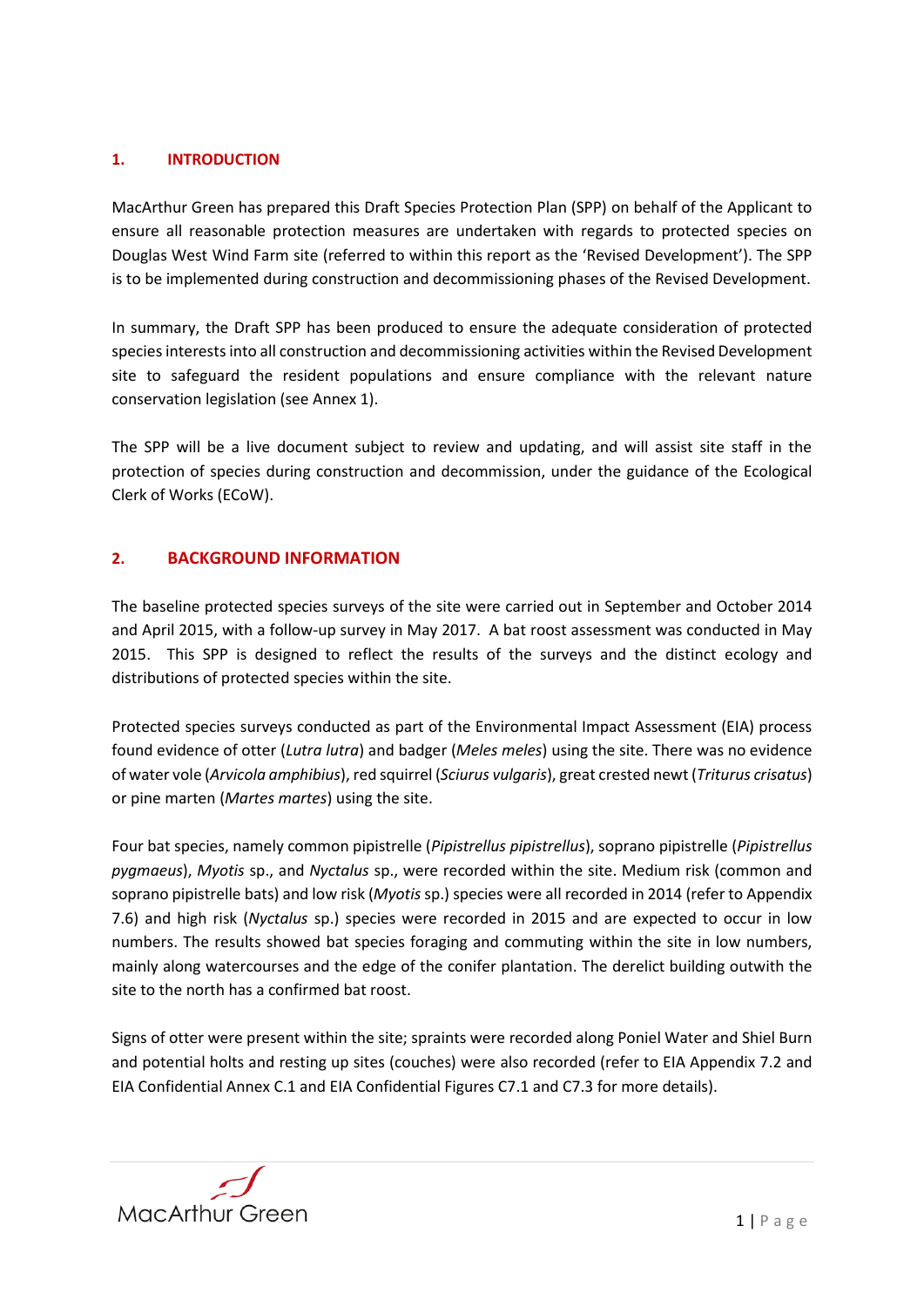The presence of badger was confirmed through identification of latrines and prints within the site. Outlier setts were also recorded in the site (refer to EIA Confidential Annex C.2 for full survey results and EIA Confidential Figures C7.2 and C7.4).

No reptiles were recorded during any surveys within the site. The dilapidated building at Brackenside may provide some suitable hibernacula features. The areas of the heath vegetation recorded across large areas of the site may provide varied structure and micro-topography suitable for basking and foraging reptiles. Although no signs of reptiles were observed during the survey this does not confirm their absence from the site.

The open mire and grassland habitats found within the site have the potential to support terrestrial invertebrates, although no wood or stone piles were found.

# <span id="page-4-0"></span>**3. AIMS & OBJECTIVES OF THE SPECIES PROTECTION PLAN**

The Aim of the SPP is to ensure all reasonable precautions are taken by the Applicant and their contractors to safeguard protected species from disturbance, injury and death and to protect any structure or place, which any such protected species uses for breeding, resting, shelter or protection during the construction and decommissioning of the Revised Development.

The Aim of the SPP will be fulfilled by the Applicant adopting the following objectives throughout the construction and decommission of the Revised Development:

- a) Objective A Implement a monitoring and protection plan for protected species;
- b) Objective B Follow an approved procedure if an active feature is found; and
- c) Objective C Ensure adequate education and awareness of site personnel.

Objective A addresses the monitoring procedure to be followed to ensure that the Aim of this SPP is achieved. Objective B covers the detailed procedure in the event of a protected species feature being discovered. Objective C addresses the educational needs of appropriate personnel on the site to further reduce the risk of an offence being committed. The procedures to be adopted that will fulfil these objectives are detailed in Section 6.

# <span id="page-4-1"></span>**4. RESPONSIBILITIES**

The overall responsibility for ensuring that the planning conditions and the conditions of any licence granted are adhered to, in particular those conditions relating to protected species, will lie with the Applicant. Personnel responsible for the day-to-day implementation of the SPP are detailed in Table 1 below.

# <span id="page-4-2"></span>**Role of Ecological Clerk of Works**

The Ecological Clerk of Works (ECoW) will have the specific remit of monitoring compliance with the SPP during the construction and decommissioning phases and reporting any issues to the Applicant's Construction Project Management Team. The ECoW's role shall involve direct monitoring of all activities in the site to the extent the ECoW considers this to be required, and/or training of nominated

**MacArthur Green**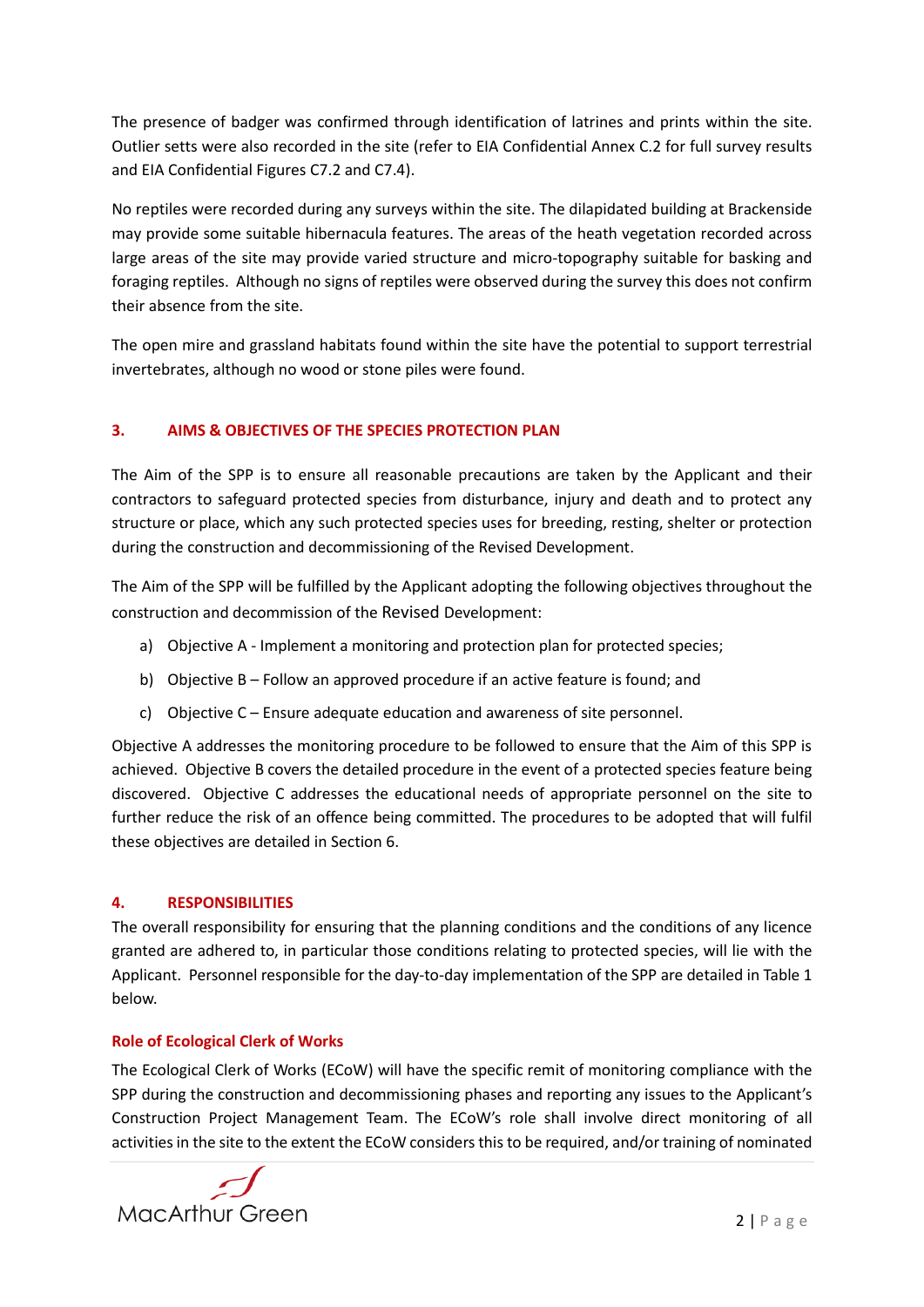personnel to carry these out in a manner likely to minimise the potential for impact on the protected species. The ECoW will also agree changes to construction operations to prevent breaches of the SPP.

| <b>TABLE 1. SPP RESPONSIBILITIES</b>                                                                                                      |                                                                          |  |  |  |
|-------------------------------------------------------------------------------------------------------------------------------------------|--------------------------------------------------------------------------|--|--|--|
| Task                                                                                                                                      | <b>Responsibility</b>                                                    |  |  |  |
| Implementation of the SPP                                                                                                                 | The Applicant's Construction Project<br><b>Management Team</b>           |  |  |  |
| Monitoring and Review of the SPP                                                                                                          | <b>Ecological Clerk of Works</b>                                         |  |  |  |
| Regular site monitoring for protected<br>species and associated protected features,<br>for: otter, badger, bats, reptiles, water<br>vole. | Ecological Clerk of Works or a suitably<br>qualified ecological surveyor |  |  |  |
| On-going watching brief for the above                                                                                                     | All site personnel                                                       |  |  |  |

# <span id="page-5-0"></span>**5. THE POTENTIAL IMPACTS OF DEVELOPMENT**

Impacts on protected species can result from the physical effects of construction such as soil stripping, road laying, turbine foundation construction and noise disturbance. These operations can negatively affect protected species in a number of ways including:

- (i) Abandonment of a holt/burrow/roost/den/sett/pond etc. due to disturbance;
- (ii) Abandonment of dependant young due to disturbance;
- (iii) Damage to or destruction of a protected feature or species;
- (iv) Damage to navigation/commuting routes (i.e. ditches, burns, fence lines etc.);
- (v) Fragmentation of territories;
- (vi) Damage to foraging areas (e.g. areas containing amphibians or fish in the case of otter);
- (vii) Contamination of water;
- (viii) Disturbance to a protected species that results in behaviour that negatively impacts their life stage; and
- (ix) Accidental injury or death to species by machinery, tools or vehicles.

### <span id="page-5-1"></span>**6. PROCEDURES FOR PROTECTING PROTECTED SPECIES**

This section details the procedures to be followed to ensure all reasonable precautions have been adopted to protect species from disturbance, injury and death and to protect any structure or place that any such species uses for breeding, resting, shelter or protection.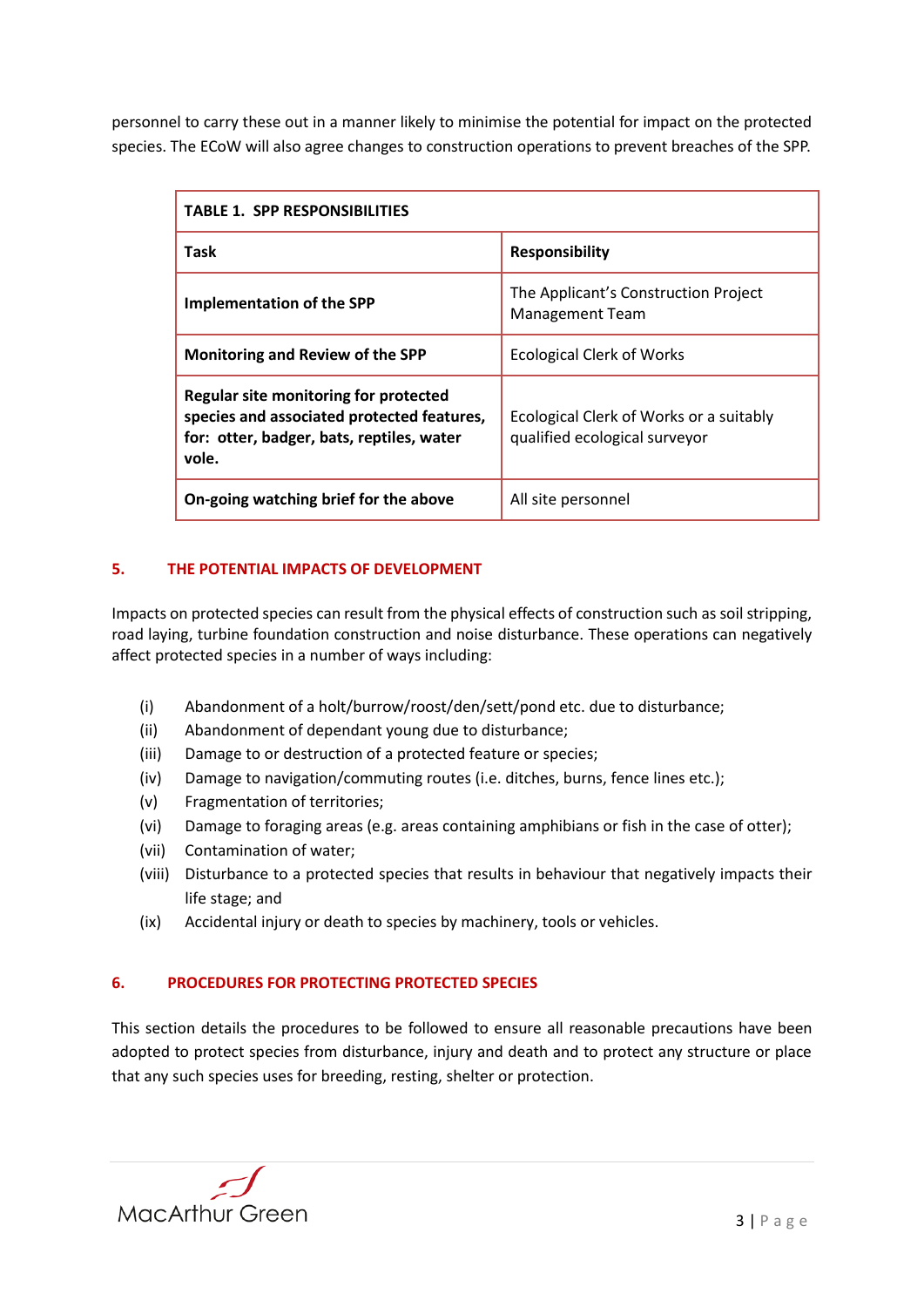The level of disturbance free zones for each species is shown in Table 2 below. If other protected species are identified prior to commencement or during construction or operation suitable buffer zones will be advised by the ECoW and agreed in consultation with Scottish Natural Heritage (SNH).

| TABLE 2. LEVEL OF PROTECTION AND RECOMMENDED DISTURBANCE FREE ZONES |                            |                              |  |  |  |
|---------------------------------------------------------------------|----------------------------|------------------------------|--|--|--|
| <b>Species Feature</b>                                              | <b>Level of Protection</b> | <b>Disturbance Free Zone</b> |  |  |  |
| Otter (holts, etc.)                                                 | European                   | 30/200 metres <sup>1</sup>   |  |  |  |
| Bat (roost)                                                         | European                   | 30/200 metres <sup>2</sup>   |  |  |  |
| <b>Badger (sett)</b>                                                | National                   | $30/100$ metres <sup>3</sup> |  |  |  |
| <b>Water Vole (burrow)</b>                                          | National                   | 5-10 metres <sup>4</sup>     |  |  |  |
| <b>Red Squirrel (drey)</b>                                          | <b>National</b>            | 50 metres                    |  |  |  |
| <b>Pine Marten (den)</b>                                            | National                   | 30 metres                    |  |  |  |
| <b>Reptiles (hibernacula)</b>                                       | National                   | n/a <sup>5</sup>             |  |  |  |

<sup>1</sup>The disturbance zone will be 30 m unless a breeding/natal holt is identified, in such an instance the disturbance zone will be increased to 200 m.

² The disturbance zone will be 30 m, however turbines must be positioned 200 m from potential roost habitats (Natural England, 2014).

<sup>3</sup> Disturbance is defined by SNH as any new procedure that approaches within a minimum of 30 m of a sett margin. For piling or blasting activities this buffer zone is extended to 100 m.

<sup>4</sup> Dependent on burrow location and bank profile.

<sup>5</sup> Due to the more limited nature of their protection and their ability to avoid machinery etc. during their active phase, no specified disturbance zone for reptiles is given; however if a hibernacula is discovered an appropriate disturbance exclusion zone will be demarcated.

### <span id="page-6-0"></span>**Objective A - Monitoring and Protection Plan**

### *Monitoring Plan*

The results from recent surveys show that protected features for otter and badger exist within the site. There is potential for other protected species to move into the area. Therefore, it is important that the disturbance buffers outlined in Table 2 are adhered to and the measures outlined in the 'Protection Plan' are followed (as detailed below). As other evidence of otter and badger were seen within the site, such as feeding signs and spraints/latrines, it will be the duty of the ECoW to check the status of the protected species and associated protected features immediately prior to construction activity progressing across the site and to continue spot checks during construction for any new protected features in the vicinity of the construction works.

Where construction work is staggered across the site, any watercourses or suitable habitat for badger setts within the vicinity of the works due to be carried out should be monitored and checked

**MacArthur Green**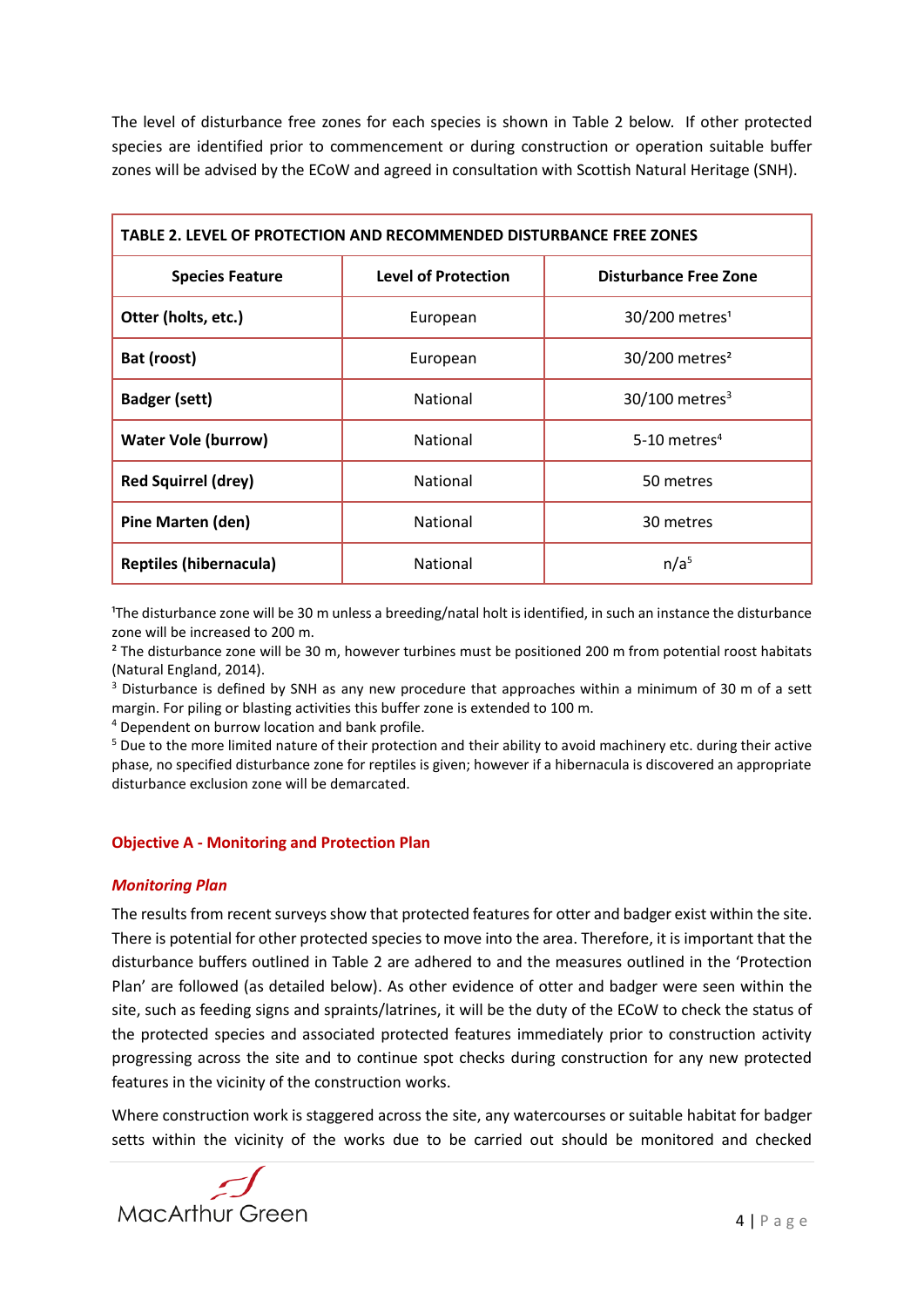immediately prior to the commencement of works. This should occur during each phase of construction.

Arrangements for pre-construction ecological monitoring will be conducted within 6 months of construction commencement as set out in a Construction Environmental Management Plan (CEMP).

Guidelines detailing the monitoring of protected species and associated protected features by the ECoW or suitably qualified ecological surveyor are described below for completeness:

## **Potential Features**

### **(a) European Protected Species - fauna (otters and bats):**

Further checks of the potential features will be completed during construction and all potential protection features will be clearly demarcated.

- (i) If the potential protection feature remains unoccupied, construction may occur in the area, but not damaging the potential feature under close supervision by the ECoW; or
- (ii) If the status of the feature changes to occupied then the under-noted procedure for occupied sites will be followed. The ECoW will be responsible for this survey work as required.

**(b) Nationally Protected Species (badger, water vole, red squirrel, pine marten and reptiles)** Surveys of the potential features will be completed during construction and all sites will be clearly demarcated:

- (i) If the status remains as unoccupied, construction may occur in the area, but not damaging the existing feature, under close supervision by the Ecological Clerk of Works; or
- (ii) If the status of the feature changes to occupied then the under-noted procedure for occupied features will be followed.

### **Occupied Features**

### **(a) European Protected Species - fauna (otters and bats)**

Where an occupied feature exists within the site or disturbance free zone, and the infrastructure cannot be microsited away:

- (i) A licence to disturb will be applied for to SNH; or
- (ii) A licence to damage or destroy will be applied for to SNH if there are no reasonable alternatives.

### **(b) National Protected Species (badger, water vole, red squirrel, pine marten and reptiles)**

(i) Where an active badger sett exists within the site or disturbance zone, and the infrastructure cannot be microsited away, it may be necessary to undertake a relocation exercise. This is a licensed activity which will require prior authorisation from SNH.

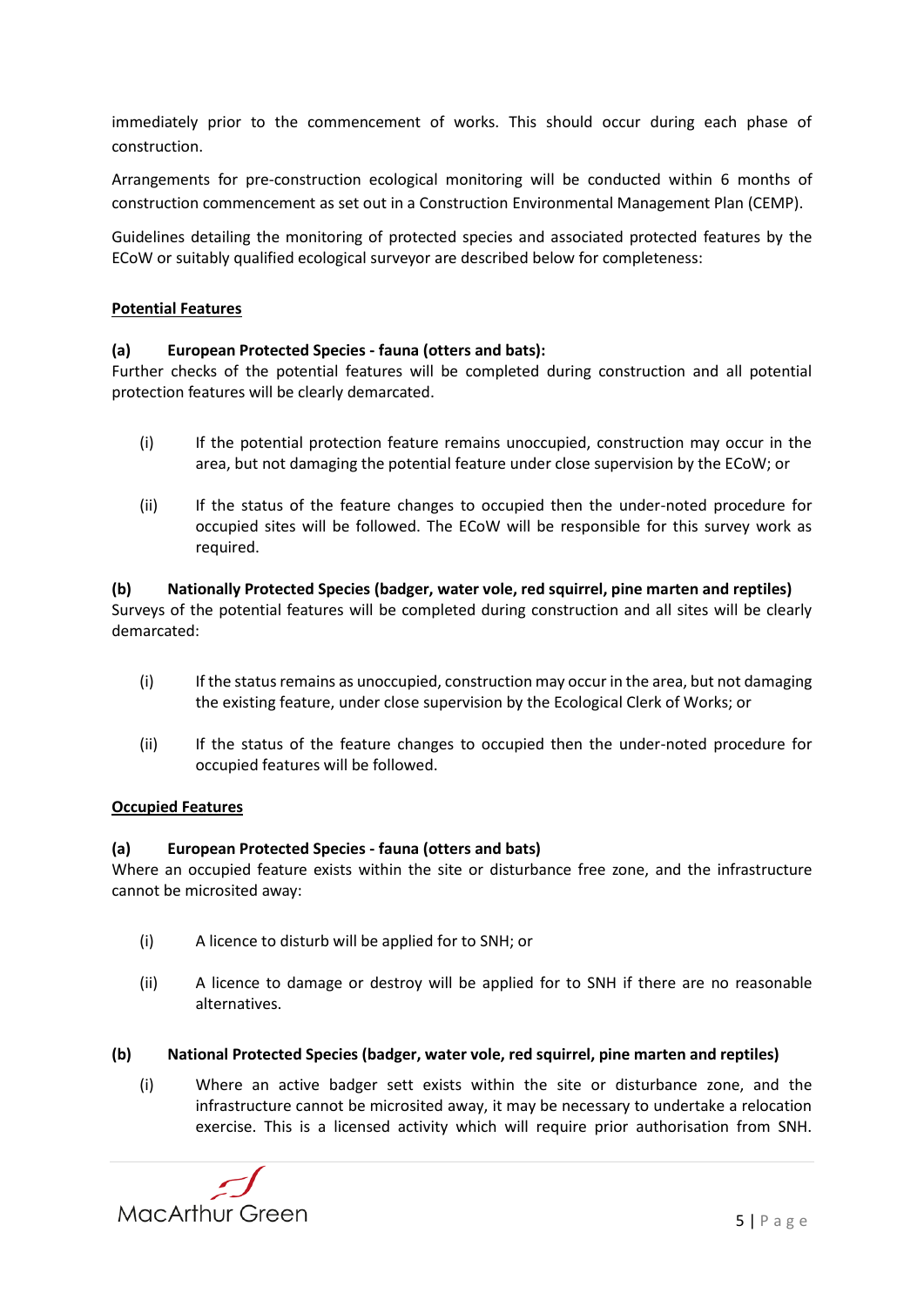Guidance for this process has been produced by SNH, who should be consulted throughout.

- (ii) Where a water vole burrow, red squirrel drey or pine marten den exists within the site or disturbance zone, and the infrastructure cannot be microsited away, the Applicant will discuss appropriate mitigation and any licensing requirements with SNH.
- (iii) Where reptiles are found to be occupying any infrastructure during their hibernation period and the infrastructure cannot be microsited away, the Applicant will discuss appropriate mitigation with the ECoW and SNH. Reptiles are capable of actively avoiding disturbances during their active phase.

### *Protection Plan*

### Other Mammals

As previously mentioned otter and badger are using the site. It is possible that other mammals may move into the site. In addition to the mitigation measures detailed above, further steps should be implemented to reduce general disturbance during construction and decommissioning from the Revised Development:

- Covering/securing all excavations and piping or provision of an 'exit route' where covering is not practical;
- Night time working will be minimised to reduce disturbance to nocturnal and diurnal fauna. Where this is not possible, directional lighting away from features (including mammal paths, tree lines and watercourses) will be used to minimise light disturbance;
- A speed limit of 15 mph for all vehicles on site will help to reduce disturbance and mortality to protected species; and
- Watercourse crossings will be designed to allow the passage small mammals on the site.

### <span id="page-8-0"></span>**Objective B – Procedure if Active Feature is Found**

# *Procedure if previously unrecorded active feature or protected species found in advance of construction activity*

If an active feature or protected species is found by the ECoW's monitoring in advance of construction activity progressing across the site, the following text outlines the procedure to be followed.

If Obstruction, Damage or Destruction (ODD) to a protected species is likely, a location specific ODD risk assessment will be completed. This will consider all potential mitigation measures to avoid ODD. This may include micrositing of infrastructure away from the location and out-with the disturbance zone and the demarcation of the protected site.

If Disturbance is likely, a location specific Disturbance Risk Assessment will be completed. This should firstly consider revision to the disturbance zone as a result of the site-specific topography and habitat quality (e.g. if a ridge lies between activity and a holt then the disturbance zone may be reduced). Also, other measures which could reduce disturbance to an acceptable level should be considered (including micrositing and the demarcation of the protected site).

**MacArthur Green**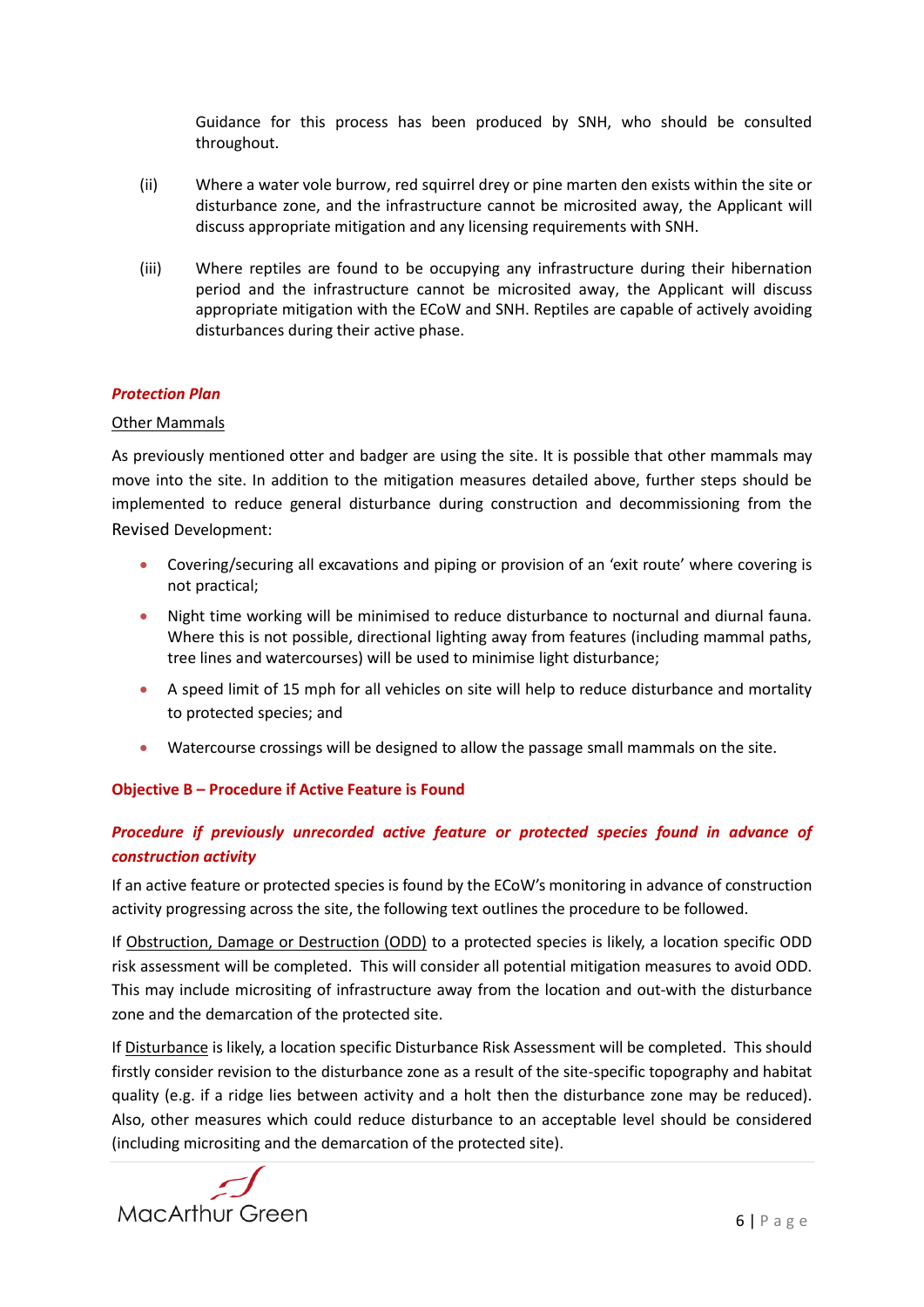The Disturbance or ODD risk assessments will be submitted to SNH for consideration.

If it is not possible to microsite and, in consideration of the risk assessment, SNH determines that ODD and/or significant levels of Disturbance is likely to occur, the procedures described in Objective A will be adopted for unoccupied and occupied features. If there is uncertainty over whether the feature is occupied a precautionary approach will be adopted and occupancy will be assumed.

## *Procedure if previously unrecorded protected feature or species found during construction*

In the event of any site personnel discovering an unrecorded protected feature or protected species, the following procedure must be followed:

- (i) Work should stop immediately within the specified disturbance zone;
- (ii) The ECoW should be contacted;
- (iii) The location should be checked by the ECoW to determine the nature of the new find; and
- (iv) If the protected species or feature is confirmed then the procedure detailed in Objective A above should be followed.

### <span id="page-9-0"></span>**Objective C - Education and Awareness**

The Applicant will provide the necessary education and awareness as part of a site induction to all site personnel with regard to the protection of protected species that are or could be present on the site, in particular the actions that should be taken if protected species are seen within the site. All site personnel (including contractors and sub-contractors) will be informed of the objectives of the SPP to ensure they are aware of any species present on the site.

This information will include as a minimum:

- (i) The requirements and use of the SPP;
- (ii) Identification of protected species and features;
- (iii) Key risk activities and sensitive areas; and
- (iv) Site personnel responsible for dealing with protected species.

The Applicant will undertake that any person found on the site by them to be disregarding the terms of the SPP is immediately expelled from the site until such time that it is appropriate for them to be allowed to return. In general such persons will need to undertake retraining in the use and application of the SPP to ensure the impact on protected species is minimised.

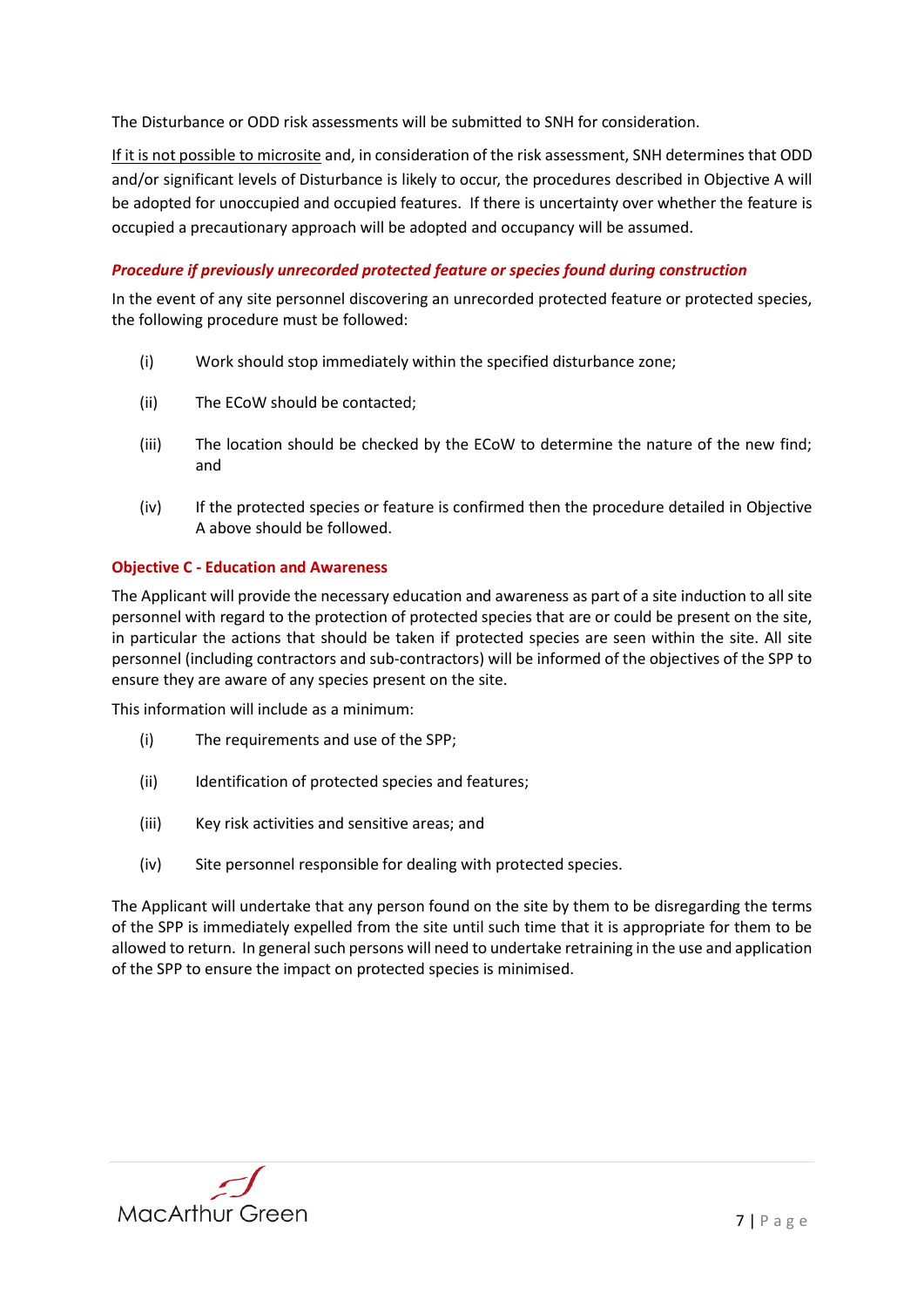### <span id="page-10-0"></span>**REFERENCES AND RELEVANT LEGISALTION AND GUIDANCE**

Capreolus Wildlife Consultancy. (2005). *The ecology and conservation of water voles in upland habitats*. Scottish Natural Heritage Commissioned Report No. 099 (ROAME No. F99AC320).

European Commission. (1979). *Directive 79/409/EEC: Conservation of Wild Birds.* HMSO, London.

European Commission. (1992). *Directive 92/43/EEC: Conservation of Natural Habitats and of Wild Flora and Fauna.* HMSO, London.

Forestry Commission. (2006). *Forest operations and red squirrels in Scotland's forests – the law and good practice*. FCS Guidance Note 33.

HMSO. (1994). *Biodiversity: The UK Action Plan*. HMSO, London.

HMSO. (1981). *Wildlife & Countryside Act 1981.* HMSO, London.

HMSO. (1994). *The Conservation (Natural Habitats, &c.) Regulations 1994*. HMSO, London.

HMSO. (1992). *Protection of Badgers Act 1992.* HMSO, London.

Hundt, L. (2012) *Bat Surveys: Good Practice Guidelines, 2nd edition*. Bat Conservation Trust ISBN-13: 9781872745985.

Mitchell-Jones, A. J. (2004). *Bat Mitigation Guidelines.* English Nature, Peterborough.

Mitchell-Jones, A. J. & McLeish, A. P. (2004). *Bat Workers Manual – 3 rd Edition.* JNCC, Peterborough.

Morris, P.A., Morris, M.J., MacPhearson, D., Jefferies, D.J., Strachan, R & Woodroffe, G.L. (1998). *Estimating numbers of the water vole Arvicola terrestris: a correction to the published method.* Journal of Zoology 246: 61 – 62.

Natural England (2014). Bats and onshore wind turbines: interim guidance. TIN051. Third Edition.

Scottish Natural Heritage. (2001). *Scotland's Wildlife: Badgers and Development.* SNH, Battleby.

Scottish Natural Heritage. (1997). *Scotland's Wildlife: Otters and Development.* SNH, Battleby.

Strachan, R., Moorhouse, T. & Gelling, M. (2011). *Water Vole Conservation Handbook 3 rd Edition.* Wildlife Conservation Research Unit, Oxford.

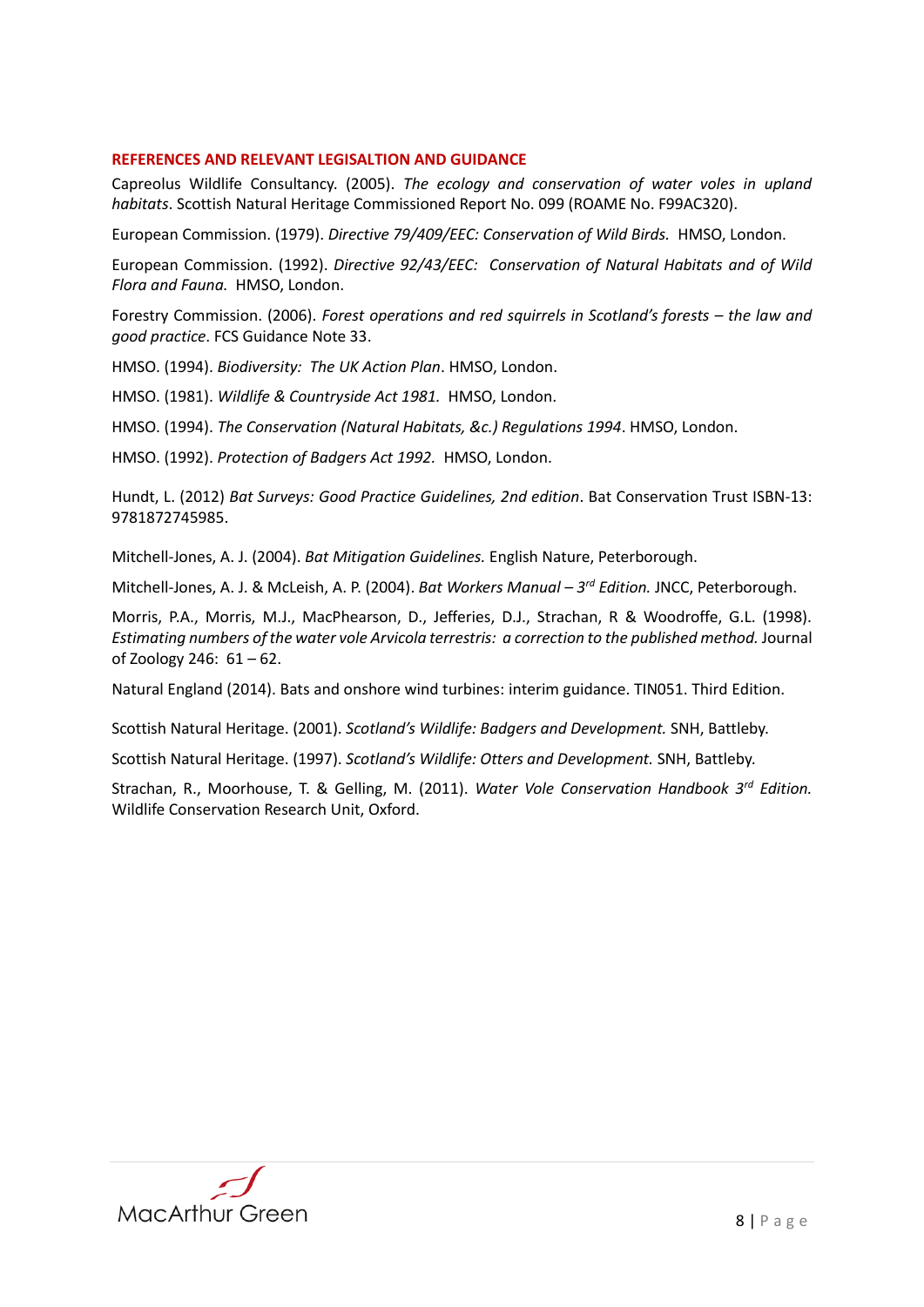### <span id="page-11-0"></span>**ANNEX 1 LEGAL PROTECTION**

Bats and Otters receive protection under the Conservation Regulations (1994) (as amended) only<sup>1</sup>.

### **Conservation (Natural Habitats, &c.) Regulations 1994 (as amended)**

### Under Regulation 39 (1) it is an offence to:

- (a) deliberately or recklessly to capture, injure or kill a wild animal of a European protected species;
- (b) deliberately or recklessly:
	- (i) to harass a wild animal or group of wild animals of a European protected species;
	- (ii) to disturb such an animal while it is occupying a structure or place which it uses for shelter or protection;
	- (iii) to disturb such an animal while it is rearing or otherwise caring for its young;
	- (iv) to obstruct access to a breeding site or resting place of such an animal, or otherwise to deny the animal use of the breeding site or resting place including bat roost sites;
	- (v) to disturb such an animal in a manner that is, or in circumstances which are, likely to significantly affect the local distribution or abundance of the species to which it belongs; or
	- (vi) to disturb such an animal in a manner that is, or in circumstances which are, likely to impair its ability to survive, breed or reproduce, or rear or otherwise care for its young;
- (c) deliberately or recklessly to take or destroy the eggs of such an animal; or
- (d) to damage or destroy a breeding site or resting place of such an animal.

### Regulation 44 (2e) allows a licence to be granted for the activities noted in Regulation 39 such that:

Preserving public health or public safety or other imperative reasons of overriding public interest including those of a social or economic nature and beneficial consequences of primary importance for the environment.

<sup>1</sup> The Conservation Amendment (Scotland) Regulations (2007) removed EPS from Schedule 5 and 8 of the Wildlife and Countryside Act 1981.



**.**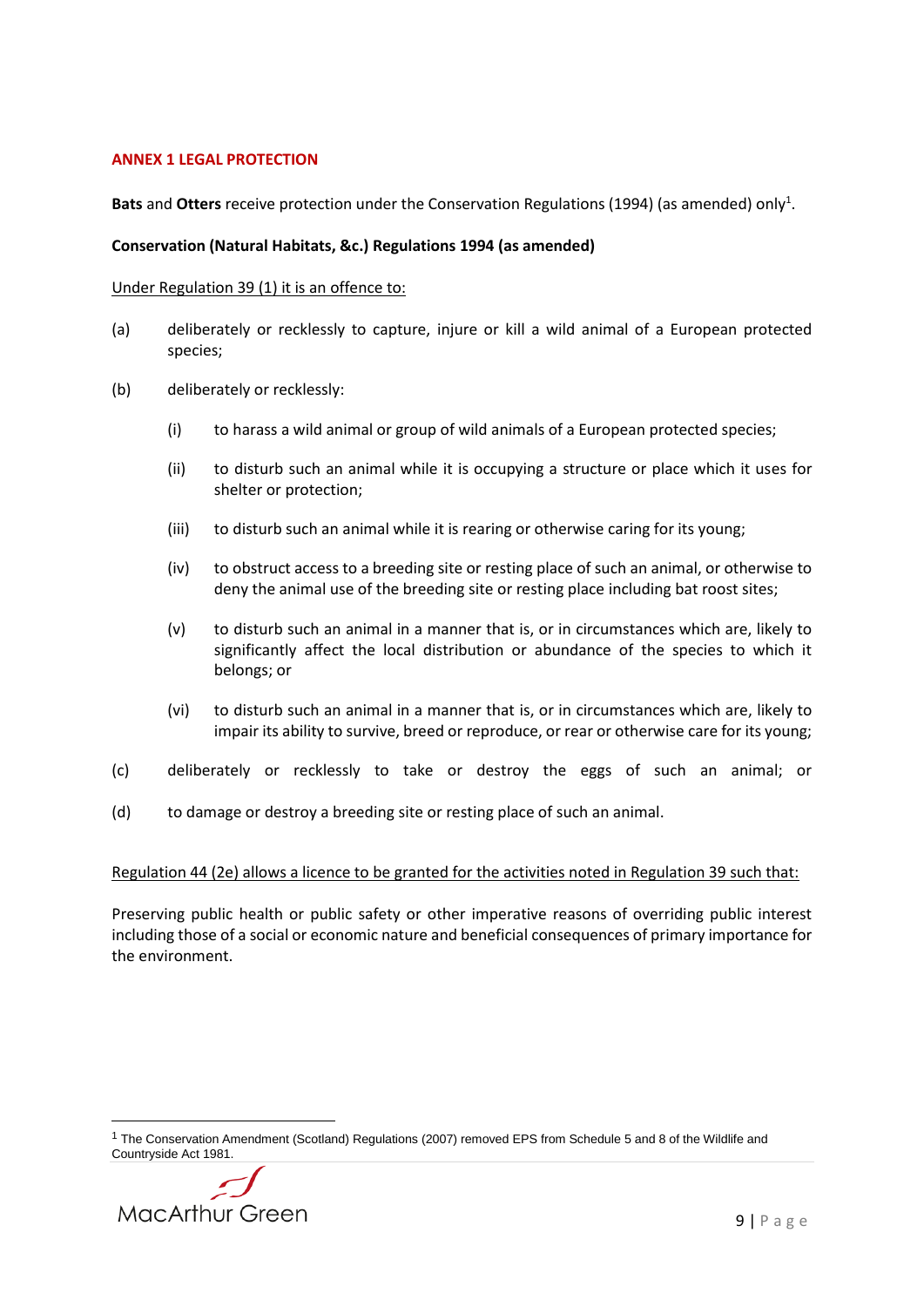**Water Vole** is not protected by Section 9, subsection 1 of the Wildlife and Countryside Act but is covered by Section 9, subsection 4 and Section  $10^2$ .

## **Wildlife and Countryside Act (1981) Nature Conservation (Scotland) Act 2004**

# Under Section 9 Subsection 1<sup>3</sup> it is an offence to:

Intentionally or recklessly kill, injure or take any wild animal included in Schedule 5.

# Under Section 9, Subsection 4, Paragraphs (a) and (b)<sup>4</sup>, it is an offence to:

- Intentionally or recklessly damage or destroy, or obstruct access to, any structure or place which any wild animal included in Schedule 5 uses for shelter or protection.
- Intentionally or recklessly disturb any such animal while it is occupying a structure or place which it uses for that purpose.

## Under Section 10, Subsection 3, Paragraph (c)<sup>4</sup>, any person shall not be guilty of an offence by reason of:

- Any act made unlawful by that section if he shows:
	- (a) That each of the conditions specified in subsection (3A) was satisfied in relation to the carrying out of the unlawful act; or
	- (b) That the unlawful act was carried out in relation to an animal bred and, at the time the act was carried out, lawfully held in captivity.
	- Section 3A states those conditions referred to in Subsection 3c are:
		- (a) That the unlawful act was the incidental result of a lawful operation or other activity;
		- (b) That the person who carried out the lawful operation or other activity:
			- (i) took reasonable precautions for the purpose of avoiding carrying out the unlawful act; or
			- (ii) did not foresee, and could not reasonably have foreseen, that the unlawful act would be an incidental result of the carrying out of the lawful operation or other activity; and
		- a. That the person who carried out the unlawful act took, immediately upon the consequence of that act becoming apparent to the person, such steps as were reasonably practicable in the circumstances to minimise the damage or disturbance to the wild animal, or the damage or obstruction to the structure or place, in relation to which the unlawful act was carried out.

<sup>3</sup> as amended by the Nature Conservation (Scotland) Act 2004



**.** 

<sup>2</sup> as amended by the Nature Conservation (Scotland) Act 2004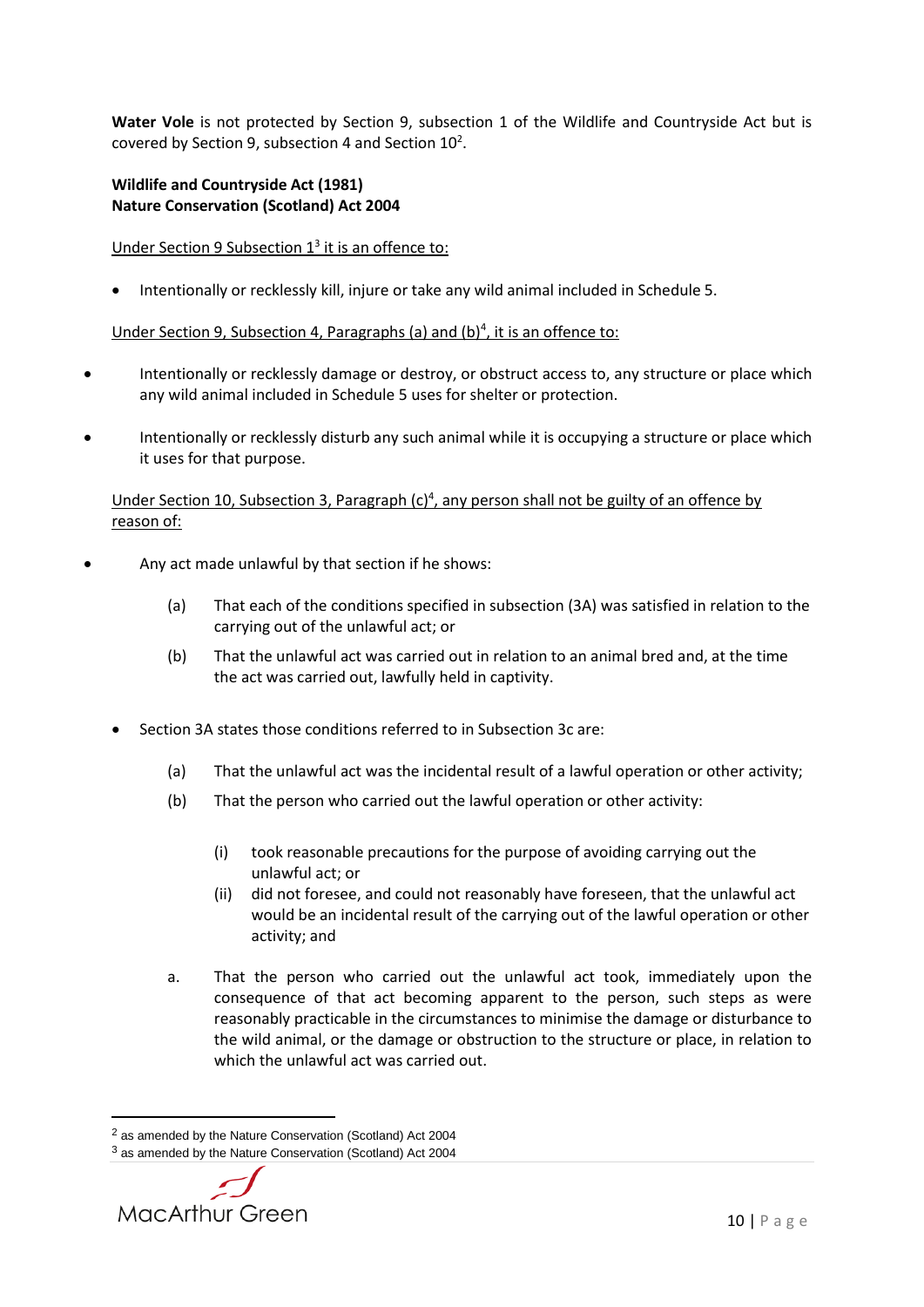**Red squirrels** and **pine martens** are protected by the following legislation:

# **Wildlife and Countryside Act (1981) Nature Conservation (Scotland) Act 2004**

# Under Section 9, Subsection 1, it is an offence to:

Intentionally or recklessly:

- Kill, injure or take any wild animal listed on Schedule 5;
- Damages or destroys or obstructs access to, any structure or place that any animal listed on Schedule 5 uses for shelter or protection;
- Disturbs any such animal while it is occupying a structure or place which is uses for that purpose
- Sell, offer or expose for sale, or possess or transport for the purpose of sale, any live or dead wild animal included in Schedule 5, or any part of, or anything derived from, such an animal.
- Publish or cause to be published any advertisement likely to be understood as conveying that he buys or sells, or intends to buy or sell, any of those things.

**Badgers** are protected under the Protection of Badgers Act 1992 (as amended by the Nature Conservation (Scotland) Act 2004 (as amended)).

The following applies under this legislation:

**Part 1**.–

(1) A person is guilty of an offence if, except as permitted by or under this Act, he wilfully kills, injures or takes, or attempts to kill, injure or take, a badger.

(2) If, in any proceedings for an offence under subsection (1) above consisting of attempting to kill, injure or take a badger, there is evidence from which it could reasonably be concluded that at the material time the accused was attempting to kill, injure or take a badger, he shall be presumed to have been attempting to kill, injure or take a badger unless the contrary is shown.

(3) A person is guilty of an offence if, except as permitted by or under this Act, he has in his possession or under his control any dead badger or any part of, or anything derived from, a dead badger.

# **Part 3. –**

(1) A person is guilty of an offence if, except as permitted by or under this Act, he interferes with a badger sett by doing any of the following things–

- (a) damaging a badger sett or any part of it;
- (b) destroying a badger sett;
- (c) obstructing access to, or any entrance of, a badger sett;
- (d) causing a dog to enter a badger sett; or
- (e) disturbing a badger when it is occupying a badger sett,

intending to do any of those things or being reckless as to whether his actions would have any of those consequences.

**MacArthur Green**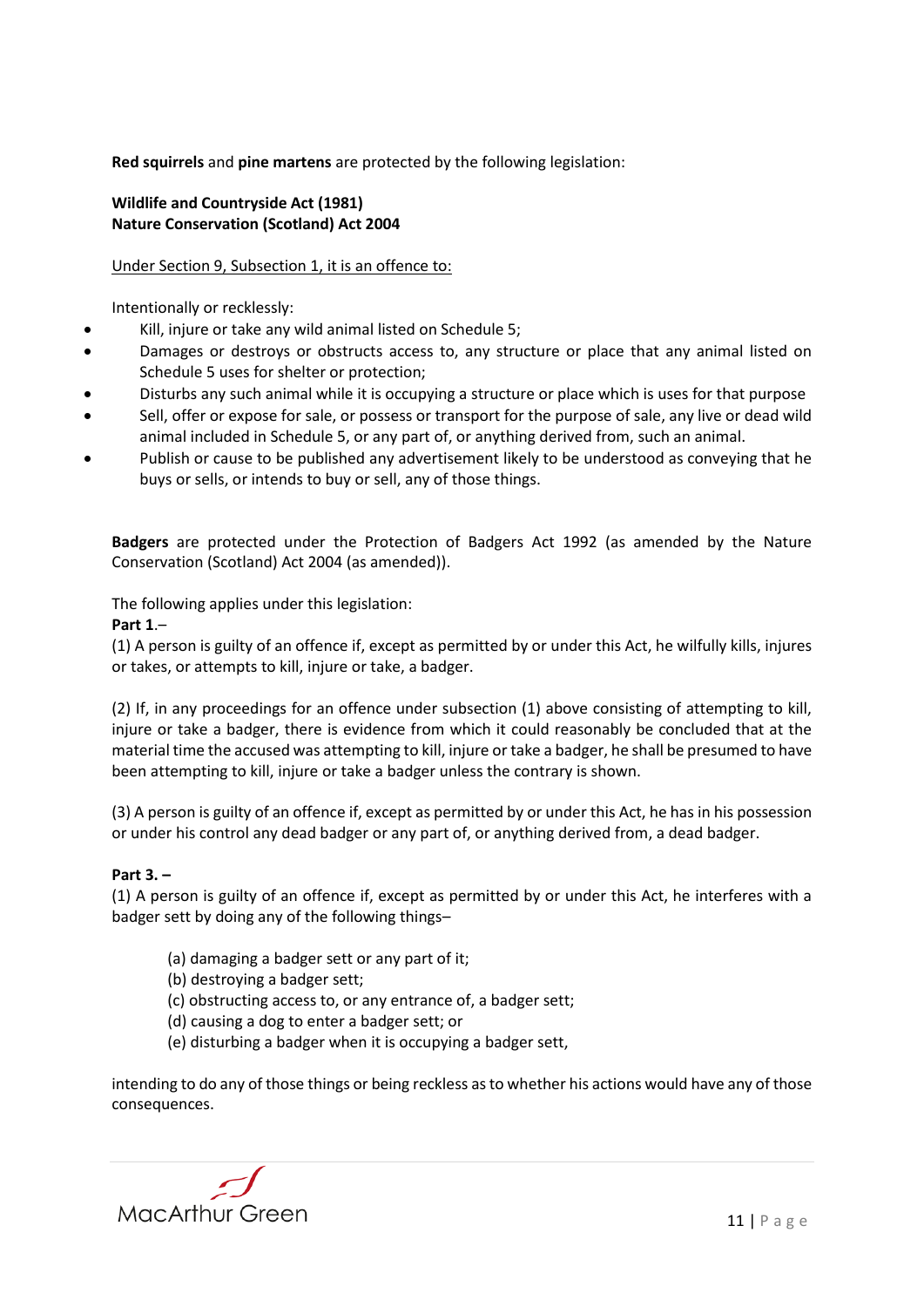(2) A person is guilty of an offence if, except as permitted by or under this Act, he knowingly causes or permits to be done an act which is made unlawful by subsection (1) above. **Reptiles**

The three native species of **reptile** to Scotland are protected by the following legislation:

# **Wildlife and Countryside Act (1981) Nature Conservation (Scotland) Act 2004**

Under Section 9 Subsection 1<sup>4</sup> it is an offence to:

Intentionally or recklessly kill, injure or take any wild animal included in Schedule 5.

Under Section 9, Subsection 5, Paragraphs (a) and (b)<sup>4</sup>, it is an offence to:

- Sell, offer or expose for sale, or possess or transport for the purpose of sale, any live or dead wild animal included in Schedule 5, or any part of, or anything derived from, such an animal.
- Publish or cause to be published any advertisement likely to be understood as conveying that he buys or sells, or intends to buy or sell, any of those things.

Under Section 10, Subsection 3, Paragraph (c)<sup>4</sup>, any person shall not be guilty of an offence by reason of:

- Any act made unlawful by that section if he shows:
	- (a) That each of the conditions specified in subsection (3A) was satisfied in relation to the carrying out of the unlawful act; or
	- (b) That the unlawful act was carried out in relation to an animal bred and, at the time the act was carried out, lawfully held in captivity.
	- Section 3A states those conditions referred to in Subsection 3c are:
		- (a) That the unlawful act was the incidental result of a lawful operation or other activity;
		- (b) That the person who carried out the lawful operation or other activity:
			- (i) took reasonable precautions for the purpose of avoiding carrying out the unlawful act; or
			- (ii) did not foresee, and could not reasonably have foreseen, that the unlawful act would be an incidental result of the carrying out of the lawful operation or other activity; and
		- a. That the person who carried out the unlawful act took, immediately upon the consequence of that act becoming apparent to the person, such steps as were reasonably practicable in the circumstances to minimise the damage or disturbance to

<sup>4</sup> as amended by the Nature Conservation (Scotland) Act 2004



1